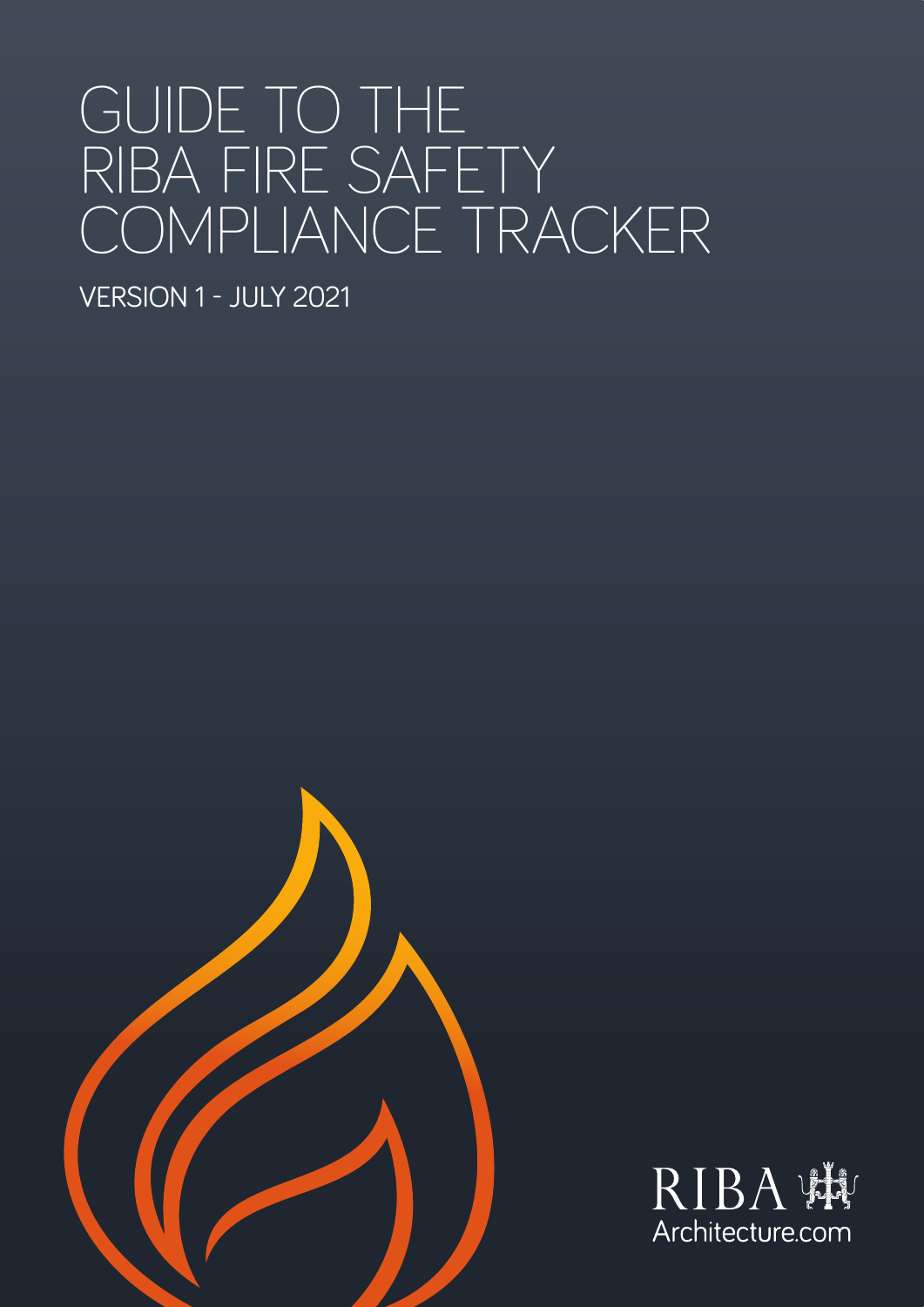#### © RIBA 2021

#### Published by RIBA, 66 Portland Place, London, W1B 1AD.

All rights reserved. No part of this publication may be reproduced in any form or by any means, electronic, mechanical, photocopying, recording or otherwise, without prior permission of the copyright owner.

While every effort has been made to check the accuracy and quality of the information given in this publication, neither the Editor nor the Publisher accept any responsibility for the subsequent use of this information, for any errors or omissions that it may contain, or for any misunderstandings arising from it.

#### **Status**

RIBA and its members uphold high standards of professional competence. This document sets out best practice guidance for members and for RIBA Chartered Practices. Adherence to this guidance is not compulsory but members and Chartered Practices should use their judgment to determine when to follow such guidance and to what extent. RIBA cannot accept liability for when and how members and Chartered Practices apply guidance published by RIBA.

Having an audit trail showing that the member took account of the practices contained in RIBA guidance may provide a partial defence to an allegation of negligence. When seeking an independent expert report to defend such a case, the expert is likely to reference relevant RIBA guidance as a measure of reasonable skill and care.

RIBA regularly reviews its RIBA guidance, to take into account changes in the legal and regulatory compliance environment. However, it is each member's responsibility to ensure they keep up to date with legal and regulatory compliance regimes, supported by RIBA CPD compliance requirements and RIBA standards material as this is published and reviewed from time to time.

Members are reminded that ARB Standards of Conduct (for all Registered Architects) and the RIBA Code of Conduct (for Chartered members) and RIBA Code of Practice (for Chartered Practices) impose requirements for holding suitable professional indemnity insurance to cover potential liabilities arising from negligence or breach of contract associated with professional activities.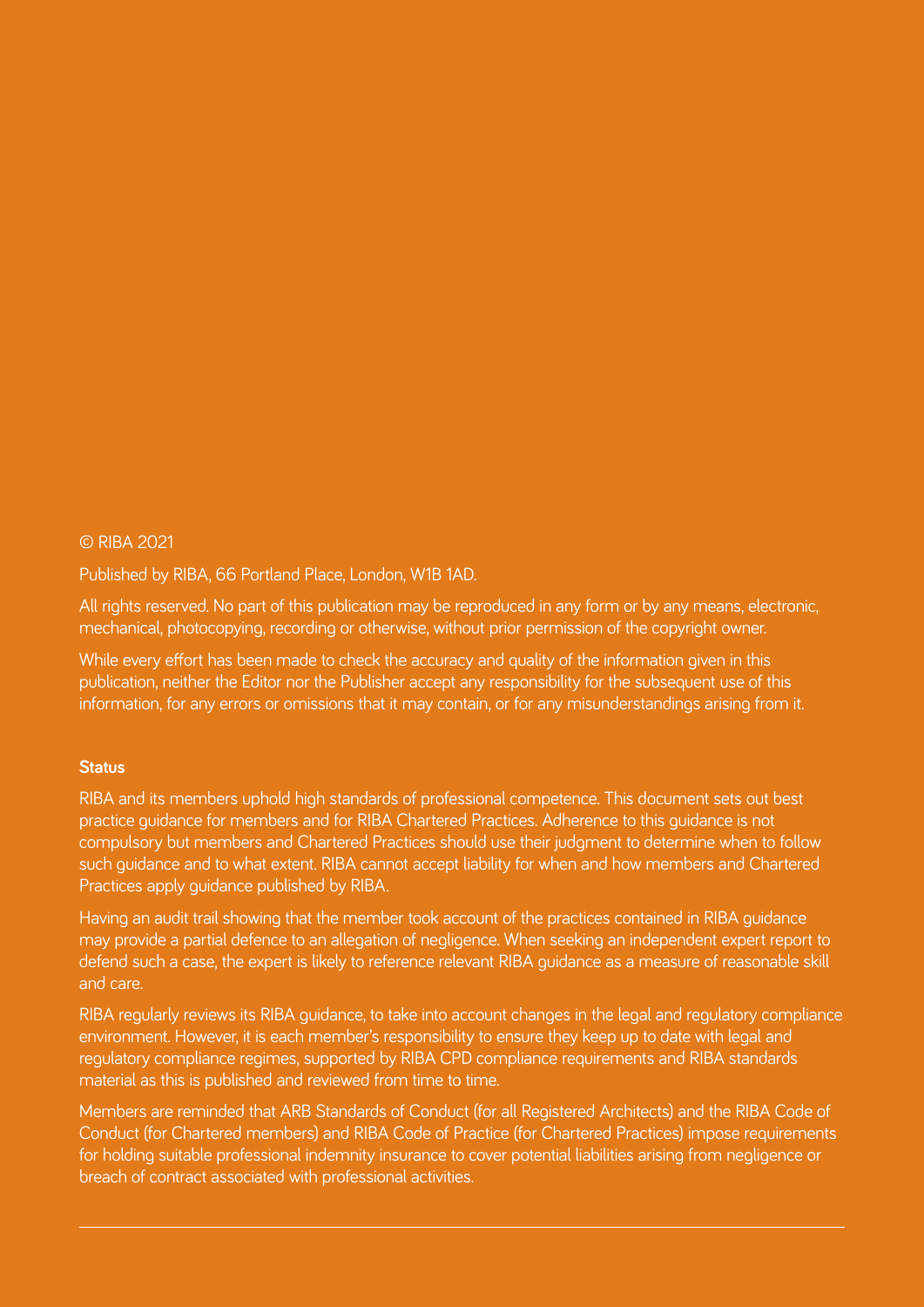# Foreword

 I don't believe that anyone will ever be able to forget the tragic fire that we all woke up to on 14 June 2017. In the intervening four years the construction industry has realised that apart from the horrific loss of 72 lives, the tragedy has exposed us all to the public gaze – and we have come up wanting. It is desperately sad to learn that this could have been prevented, and that it took a horror of such a shocking scale to prompt change from the Government and industry.

2021 marks the beginning of a long overdue comprehensive regulatory reform of our safety systems, where we expect to see the Government outline the biggest changes to safety law and enforcement in 40 years. The RIBA has been vociferous in its advocacy for clearer, stronger and enforceable regulations to ensure the safety of the public and protect their human right to sleep safely in their homes. In an ever increasingly complex design and construction industry, we also need to review the fire safety competence of our membership, and assure their readiness to face the challenges ahead. I am delighted that, in order to ensure that Chartered architects are at the forefront of the cultural and professional changes required, the RIBA plans to introduce mandatory competences for UK Chartered Members.

The RIBA Fire Safety Compliance Tracker will enable practices to track and record their projects' design development, and demonstrate compliance with Building Regulations Part B – Fire Safety. It will help to guide design decision making, and increase confidence in fire safety coordination. It's an excellent and critical tool, which I hope you will use and adapt going forwards.

**Jane Duncan OBE** RIBA President 2017-19 Chair of the RIBA Expert Advisory Group on Fire Safety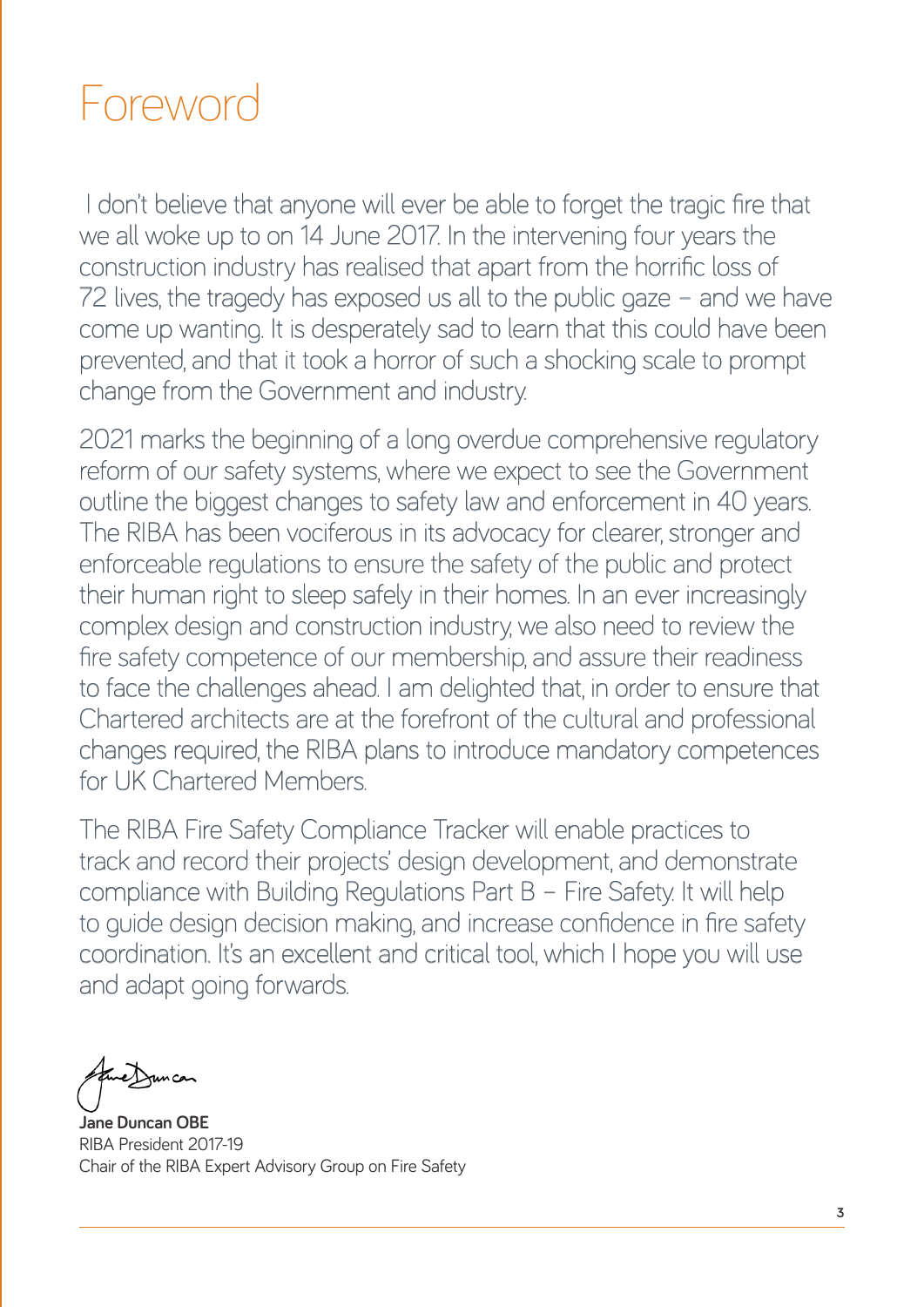# **Contents**

| Introduction                                                                                                                                                                                                                                                                     | 5              |  |  |  |
|----------------------------------------------------------------------------------------------------------------------------------------------------------------------------------------------------------------------------------------------------------------------------------|----------------|--|--|--|
| The International Fire Safety Standard: Common Principles                                                                                                                                                                                                                        |                |  |  |  |
| <b>Principles of Fire Safety Measures</b>                                                                                                                                                                                                                                        | $\overline{7}$ |  |  |  |
| How to use the RIBA Fire Safety Compliance Tracker<br><b>Project Details</b><br><b>RIBA Plan of Work Stages</b><br><b>Statutory Compliance</b><br>Fire Safety Measures to be Included<br>Responsibility<br>Route to Compliance and Design Considerations<br><b>Design Status</b> | 8              |  |  |  |
| Fire Safety Compliance Tracker - Completed Sample                                                                                                                                                                                                                                |                |  |  |  |
| <b>Building and Fire Safety Reforms</b>                                                                                                                                                                                                                                          | 11             |  |  |  |
| Acknowledgements                                                                                                                                                                                                                                                                 |                |  |  |  |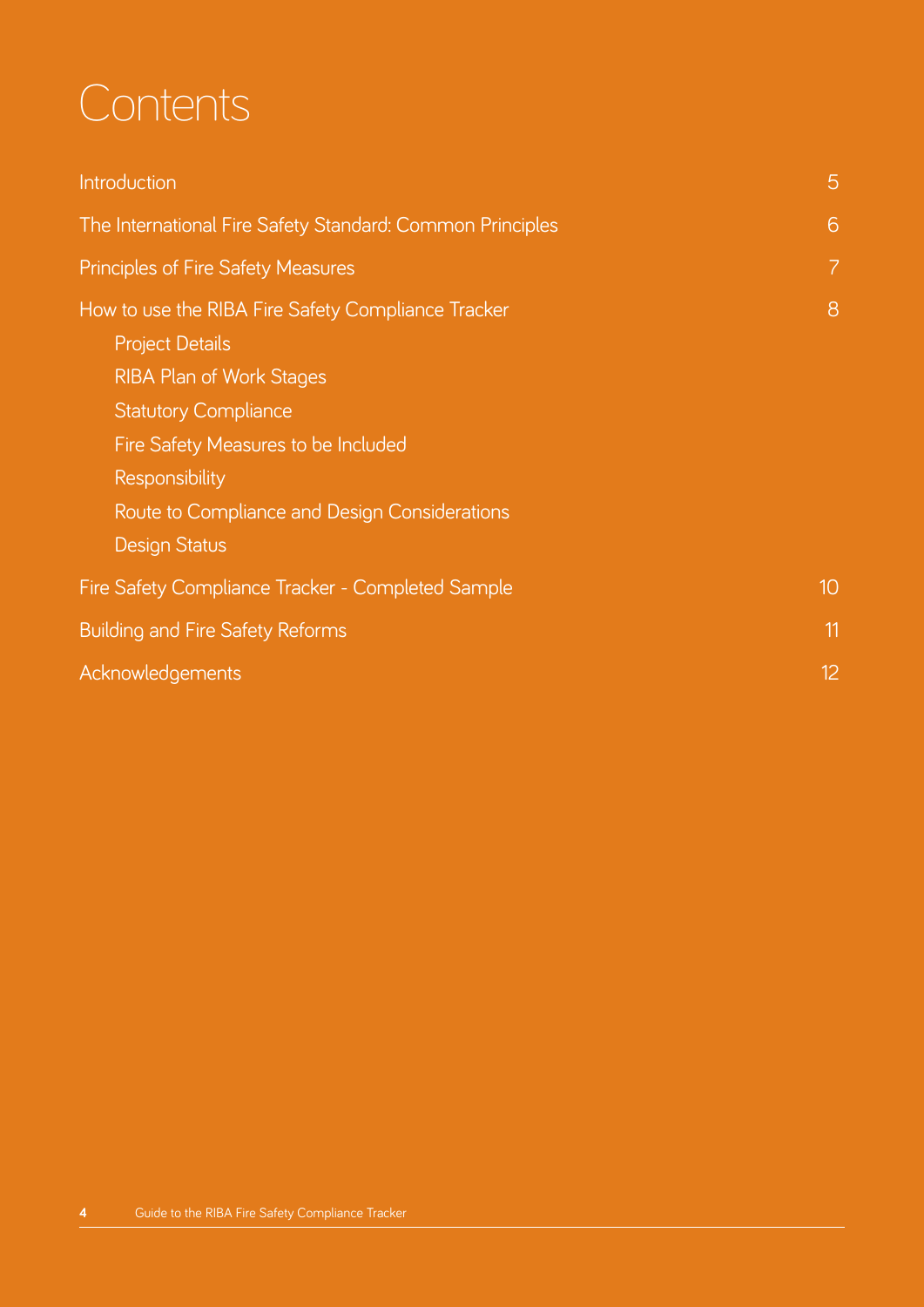# Introduction

The construction industry is facing significantly challenging times as a consequence of the Grenfell Tower fire in 2017 and the legal and commercial implications arising from the Grenfell Inquiry, the Hackitt Review and changes in Building Regulations. Professional indemnity insurers have reacted by reducing their exposure, resulting in rising premiums and limitations on fire safety related advice placed on the PII policies of the majority of architects and other built environment consultants. RIBA members are increasingly asked to demonstrate the fire safety risk profile of their projects to insurance brokers through a variety of different questionnaires.

The RIBA Fire Safety Compliance Tracker is intended as a template for RIBA members to use to track and record a project's design development and routes to compliance with Building Regulations Part B – Fire Safety. Following completion of the project, this tracker may be used to help answer questions from insurance brokers or others, providing them with a more detailed record of fire safety design decisions for compliance with building regulations, in a straightforward format.

The template is intended to be used by the practice in one of two ways:

- A. When taking a leadership role in providing fire safety design coordination, this template may be used to provide compliance information to the design team.
- B. When a fire engineer is leading fire safety design coordination, the template may be used internally within your practice to help your team track compliance and to confirm the architectural design aligns with the fire strategy.

The RIBA recognise there maybe value to members in sharing this information with their client to demonstrate how they have addressed fire safety in design decision making, or with the wider project team for design risk management purposes. RIBA members should exercise their judgement in deciding whether the template should be shared with the client or project team.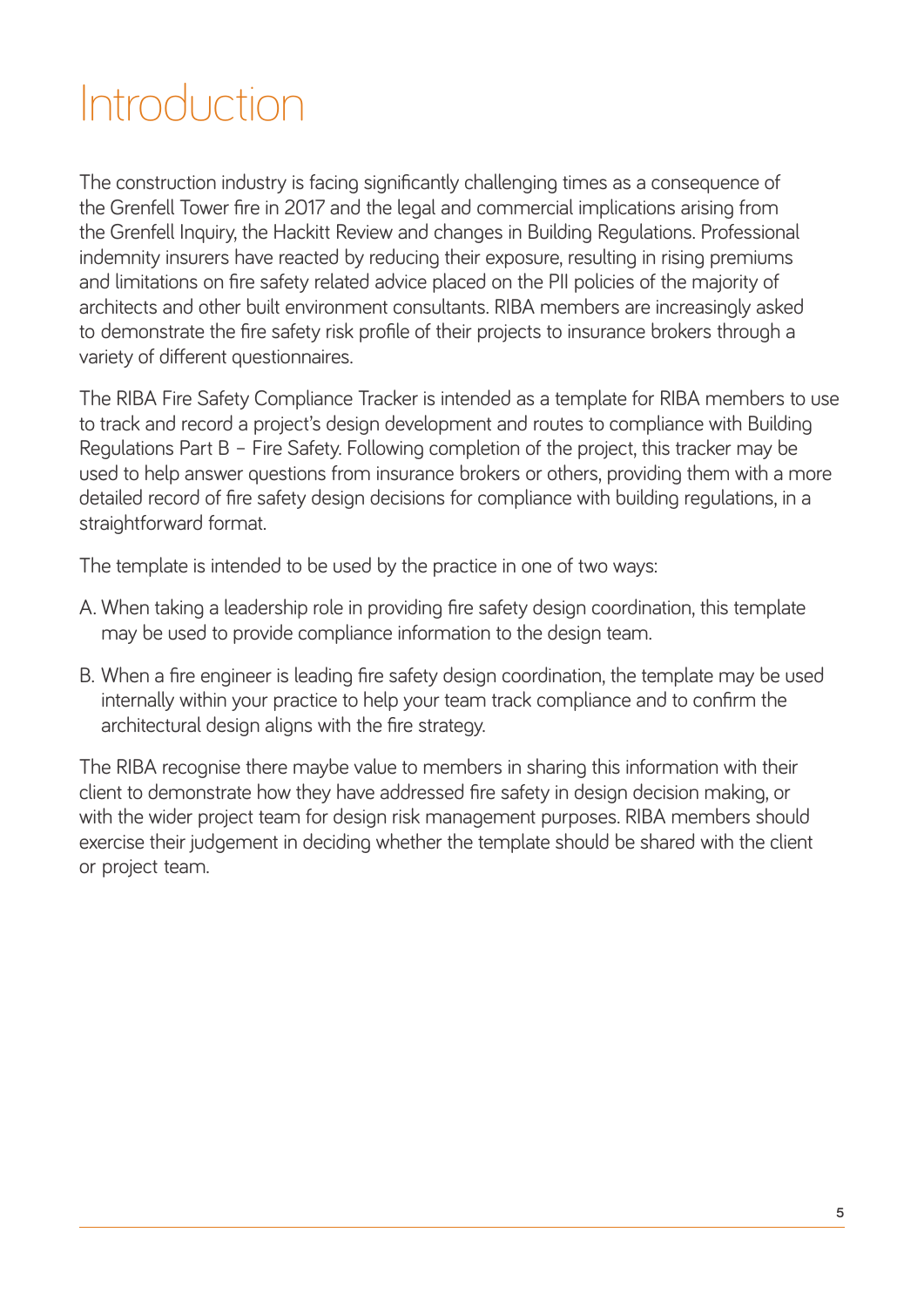# The International Fire Safety Standard: Common Principles

The RIBA Fire Safety Compliance Tracker draws on the International Fire Safety Standard: Common Principles (IFSS-CP) and its associated Framework.

Over time the construction industry has learned fundamental fire safety principles for preventing fire events and managing their impact (i.e. the Common Principles: Prevention, Detection and Communication, Occupant Protection, Containment and Extinguishment) that can be consistently applied internationally.

The IFSS-CP primarily focuses on the information required for life safety from fire and aims to minimise the social and economic impact of fire on communities. IFSS-CP establishes overarching, performance-based Common Principles for fire safety engineering design, construction, occupation, and ongoing management. IFSS-CP is intended to be flexible and non-prescriptive so that it can be adopted incrementally and will also advance good practice.

The Common Principles become actionable through the IFSS-CP Framework, which enables evidence-based assessment to achieve fire safety engineering design, construction, occupation, and ongoing management on a Building level. The IFSS-CP Framework is the collective application of the Common Principles, which apply to different stages in the Building Life Cycle.

The RIBA recommends that RIBA members consider using the full IFSS-CP for sharing fire safety information with their project teams. The objectives of the IFSS Common Principles are listed below.

- **Prevention Principle**  *Safeguarding against the outbreak of fire and/or limiting its effects.*
- **Detection and Communication Principle**  *Investigating and discovering of fire followed by informing occupants and the fire service.*
- **Occupant Protection Principle**  *Facilitating occupant avoidance of and escape from the effects of fire.*
- **Containment Principle**  *Limiting of fire and all of its consequences to as small an area as possible.*
- **Extinguishment Principle**  *Suppressing of fire and protecting of the surrounding environment.*

The RIBA Fire Safety Compliance Tracker applies the structure set out in the IFSS-CP Framework, but is only compliant with the design decision section of the IFSS rather than the full lifecycle as this is the area relevant to architects' design liability. The full list of fire safety measures included in the template are also listed in this guide, aligned to the overarching requirements of Part B and set out according to each IFSS Common Principle.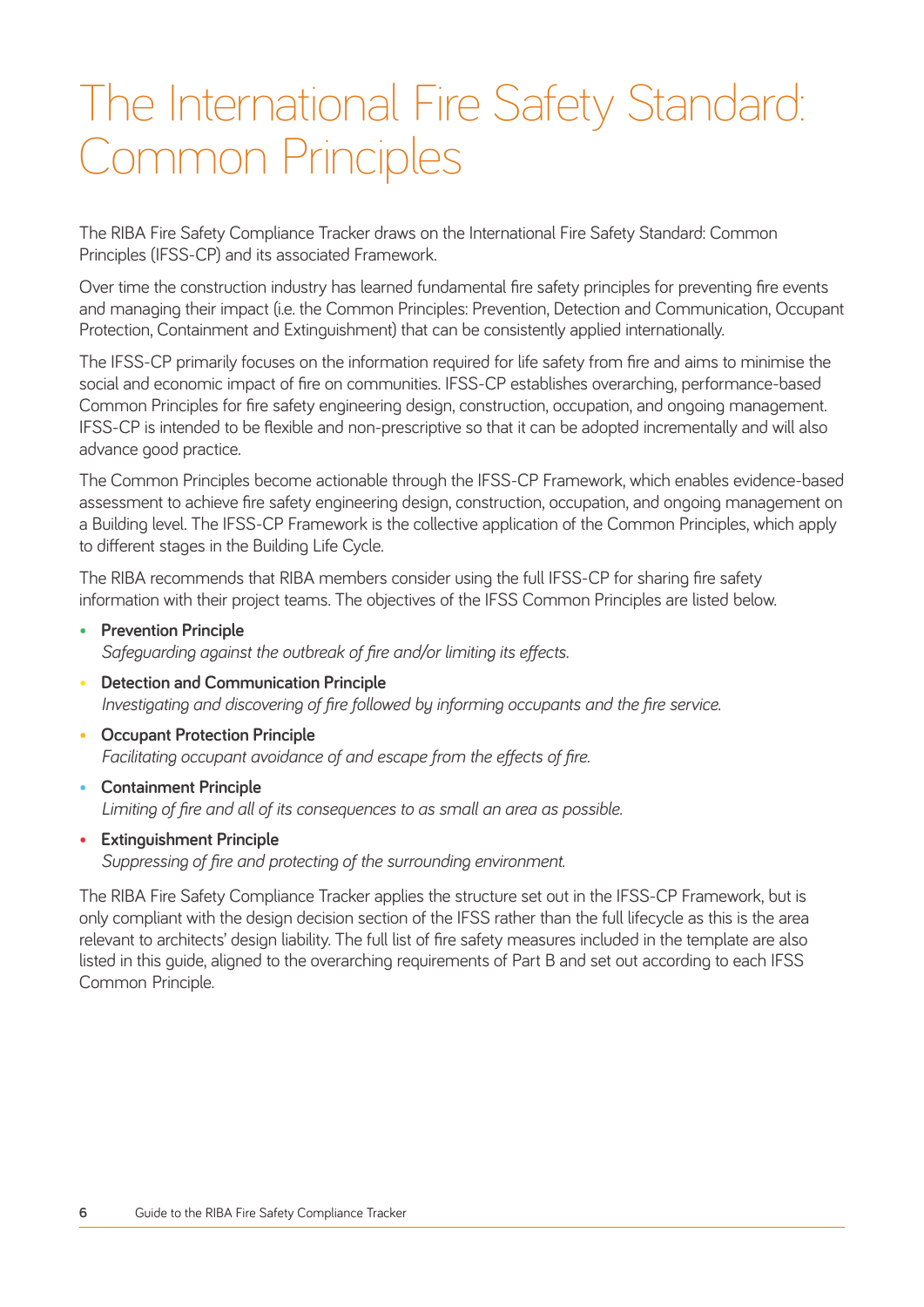# Principles of Fire Safety Measures

#### **Principle: Prevention**

- Occupant behaviour
- Natural and man-made disasters
- Process safety in use
- Distance to external hazards

## Requirement B1 Means of warning and escape

#### **Principle: Detection and Communication**

- Detection systems
- Warning systems
- Fire service communications
- Building configuration

#### **Principle: Occupant Protection**

- Evacuation procedures
- Evacuation plans
- Protected areas
- Smoke control
- Smoke lobbies
- Locations of fire doorsets
- Travel distances
- Means of escape and alternative means of escape
- Potential restrictions en route
- Exit and stair capacities
- Merging population flows
- Corridor widths
- Evacuation lifts
- Emergency power supply
- Emergency lighting
- Emergency exit signage
- Assembly points
- Evacuation equipment
- Occupant characteristics

### Requirement B2 Internal fire spread (linings)

#### **Principle: Containment**

- Selection of internal lining materials to adequately resist the spread of fire
- Thermoplastic materials

### Requirement B3 Internal fire spread (structure)

#### **Principle: Containment**

- Fire door and shutter sets
- Fire-rated glazing
- Fire resilient ductwork and dampers
- Fire-stopping
- Cavity barriers
- Protected shafts
- Firestopping systems
- Sprinklers / automatic fire suppression systems
- Structural fire protection
- Fire resilient structure and compatibility with compartmentation design
- Ventilation

#### Requirement B4 External fire spread

#### **Principle: Containment**

- Resisting fire spread over external walls
- Resisting fire spread over the roof
- Resisting fire spread from one building to another

#### Requirement B5 Access and facilities for the fire service

#### **Principle: Extinguishment**

- Proximity to the nearest fire department and fire service arrival time
- Parking conditions and external access routes for the fire and rescue services
- Protection to the internal firefighting access routes
- Fire control room
- Dry risers
- Wet risers
- Impact of water run off
- Firefighting lifts
- Firefighting lobbies
- Manual firefighting equipment
- Wayfinding signage for fire and rescue services
- Structural resilience for firefighter safety
- Availability of building information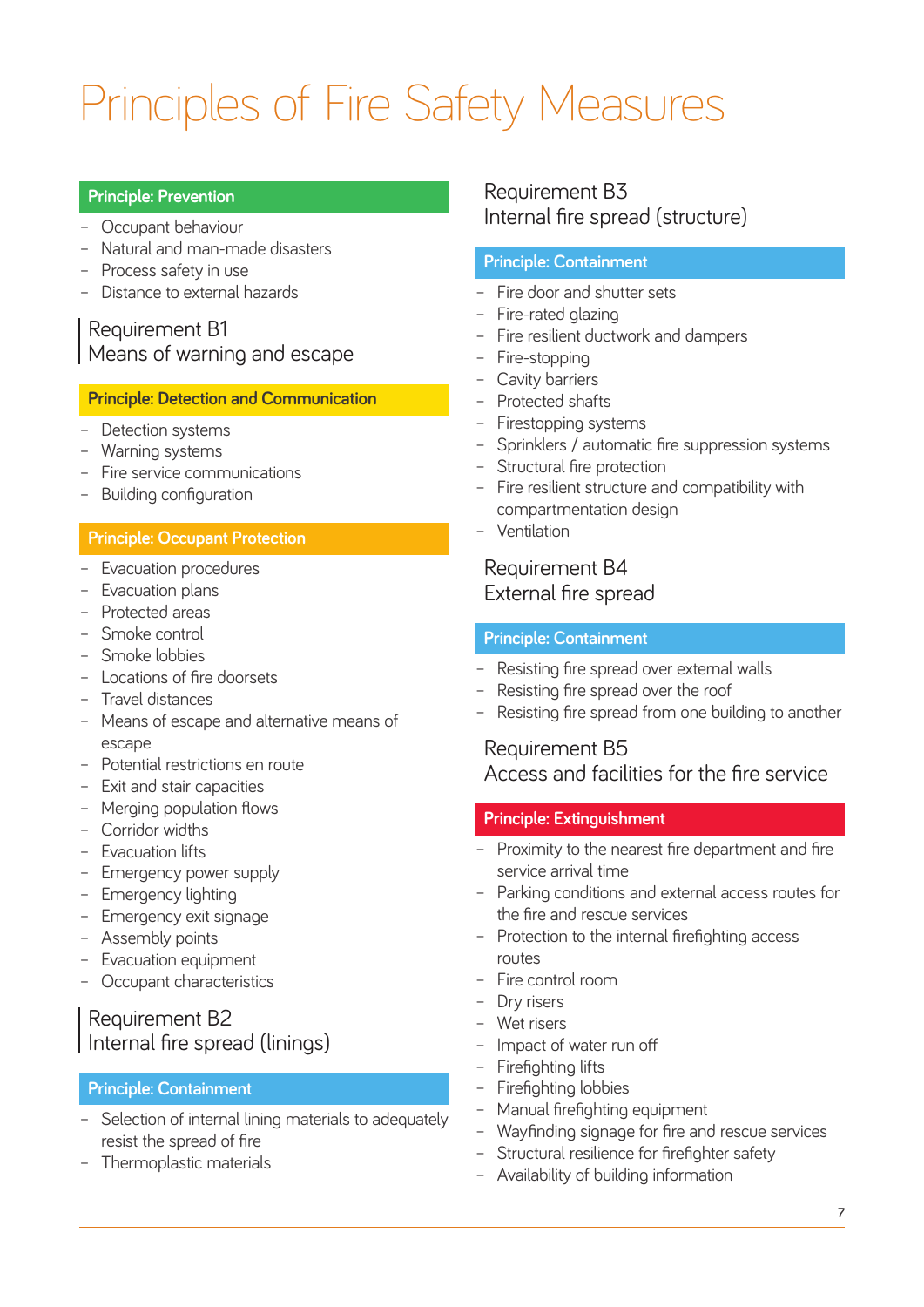# How to use the Fire Safety Compliance Tracker

The template has been developed to enable RIBA members to track and record compliance with fire safety requirements using the following headings:

## Project Details

This table allows RIBA members to identify the roles being provided on the project, as well as setting out the details of the project and any defining characteristics (such as the project height, storeys, M<sup>2</sup>, use etc). There is also provision to input the documents date and version control, which can be kept updated alongside the project's development.

Where a project is being developed over several phases, it is expected that a new template will be developed for each phase.

## RIBA Plan of Work Stages

At each stage of the project, design submissions and approvals by the client can be tracked, alongside any specific project notes. Following a stage approval, this template can be saved and filed alongside each of the projects stage approvals, to be maintained as an independent record copy.

## Statutory Compliance

Completing and updating the template during the project's design development stages will provide a high-level snapshot of the project's statutory compliance against Planning / Gateway 1, Building Control / Gateway 2 and Completion / Gateway 3, alongside any approval conditions.

### Fire Safety Measures to be Included

The template is structured using Part B of the Building Regulations and uses the five Common Principles from the IFSS. Each section of the template is populated with a list of the key fire safety measures that may be required in a project to comply with Part B of the Building Regulations.

Although an extensive list of key fire safety measures has been provided, this is not exhaustive and additional fire safety measures can be added to ensure that all the appropriate measures for the project are tracked.

Dependent upon the project type and scale, not all the key fire safety measures may be required in a project. A checkbox against each measure for the principles of Detection and Communication, Occupant Protection, Containment and Extinguishment, can be used to identify if the measure is to be included in the project.

The initial template ('Safeguard against the outbreak of fire') outlines the IFSS Principal of Prevention, which provides the means to broadly identify and document the risks that may give rise to the potential for a fire to occur. This provides a set of overarching considerations that may influence the development of fire safety measures.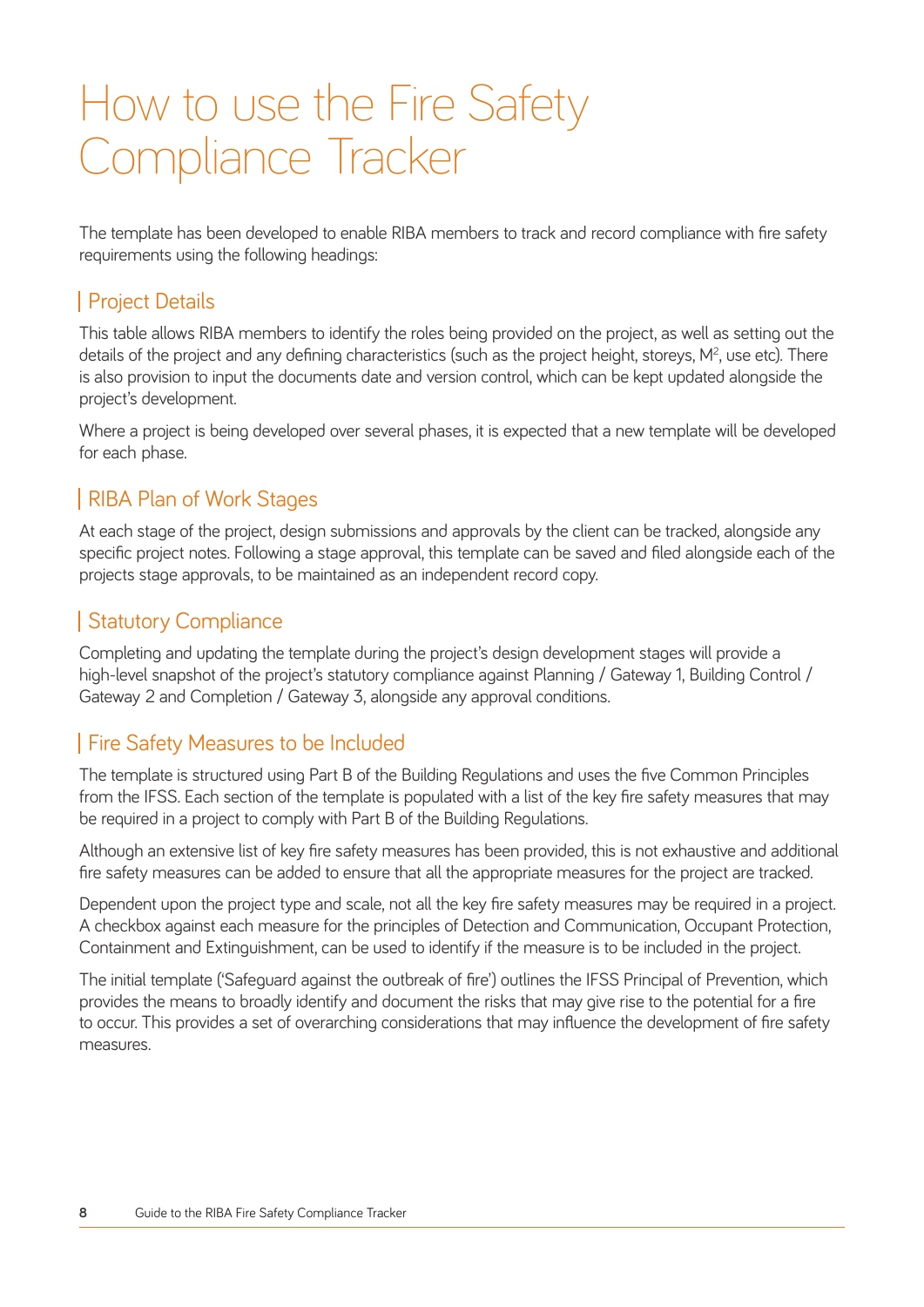# Responsibility

The template provides space to identify who is taking lead responsibility for designing each fire safety measure, with a secondary role identifier that may be contributing to the development of the measure. This may be more than one entity including the RIBA member and should be used to record if they have provided design advice in relation to the measure. This dropdown list can be duplicated to enable you to add further roles as appropriate.

Where a measure is assigned to a role that is not available in the dropdown list, you can edit the list to add or amend the roles displayed.

*To enable this functionality, you will need to add the 'Developer' Tab to the ribbon in Microsoft Word (File > Options > Customize Ribbon, and under Main Tabs, select the Developer check box). Once this functionality is added, you can select the dropdown list you plan to amend, click the 'Developer' Tab, and then 'Properties' (under 'Controls'), which will bring up a dialogue box with the appropriate editing functionality so you can make changes.*

## Route to Compliance and Design Considerations

The template allows the RIBA member to record the route to compliance used, signposting to where guidance or the processes followed (ADB, British Standards, CFD, QDR, Fire and Rescue Service etc) in relation to the respective fire safety measure design decision can be found, as well as any accompanying notes on the decisions taken. Completion of this section can also include an extract or snapshot from the document where guidance was taken and inserted into the table. Any documents referenced within the route to compliance should be captured with their date and any identifying numbering or version control.

# Design Status

The design status for each fire safety measure that is included within the project can be tracked against 4 stages:

- Design in Progress (DP)
- Design Complete (DC)
- Design Approved (Building Control) (DA)
- Constructed and Signed Off (CS)

At any one time, only one box within the design status for each measure may be checked. A design should not be considered complete until all necessary measures are approved, however if your appointment ceases or the client hands over responsibility to another member of the project team, it may not be possible for you to complete this process. Dependent upon your scope of services, you may not be able to complete the design status for all 4 stages.

Following any statutory submission, where fire safety measures are not approved, or where an approved design solution is impacted by subsequent design decisions, these measures should be reassessed and unchecked as 'Design Complete' or 'Design Approved', and rechecked as 'Design in Progress', until any necessary amendments to the design are completed.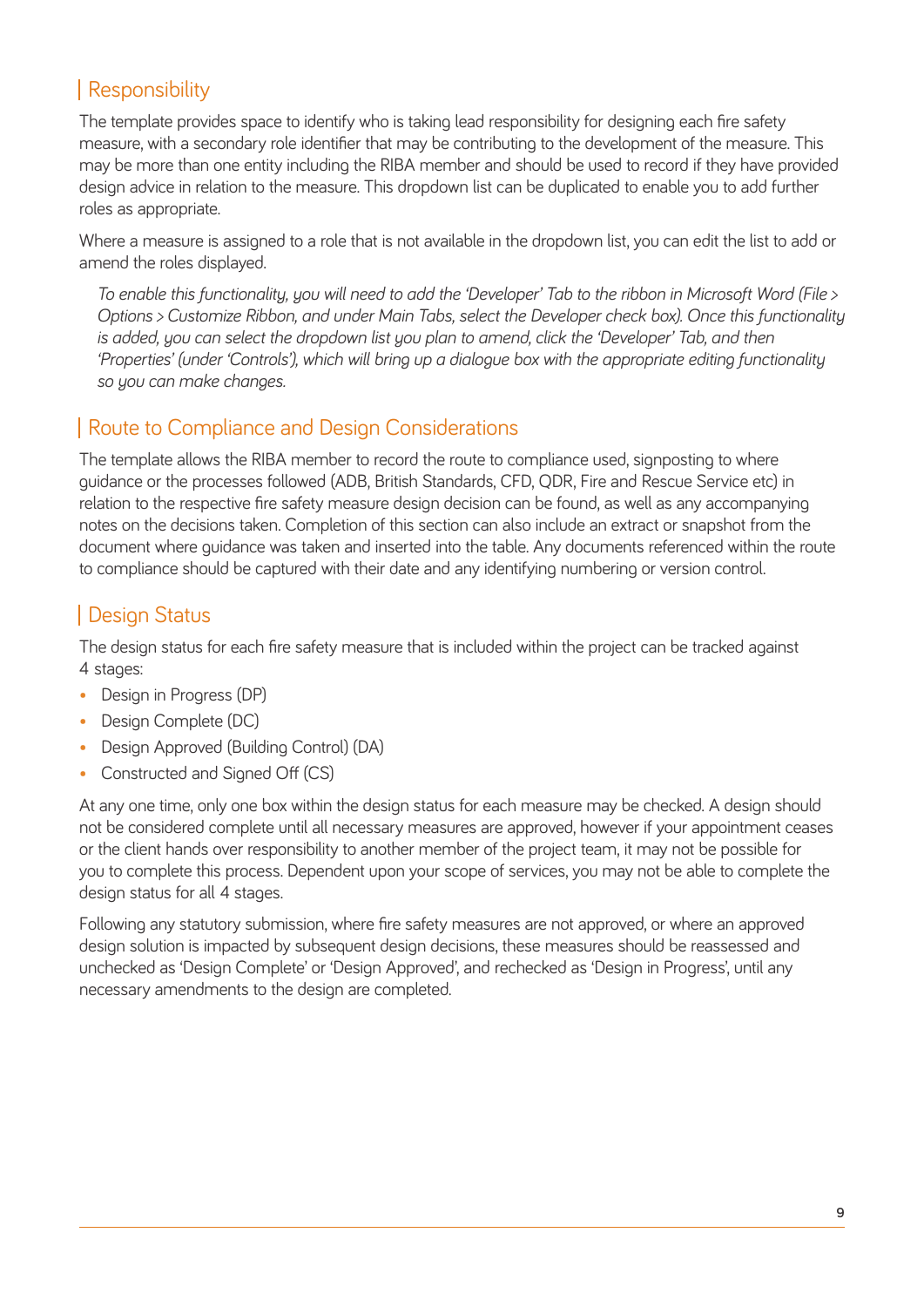# Fire Safety Compliance Tracker – Completed Sample

The table below shows an extract of the 'Occupant Protection' compliance table, which has been based on a 7 storey multi occupancy residential building, to show how the compliance tracker can be completed.

|                            | <b>Fire safety</b><br>measures<br>to be included                                                                        |                          | Responsibility                                                                                    | Route to compliance & Design Considerations<br>Guidance or processes followed (ADB, British Standards, CFD, QDR,<br>Fire and Rescue Service etc)<br>Document version / extract / accompanying notes                                                                                                                                                                                                                                                                                                                                                                                                                                                                                                               | Design status |              |           |     |
|----------------------------|-------------------------------------------------------------------------------------------------------------------------|--------------------------|---------------------------------------------------------------------------------------------------|-------------------------------------------------------------------------------------------------------------------------------------------------------------------------------------------------------------------------------------------------------------------------------------------------------------------------------------------------------------------------------------------------------------------------------------------------------------------------------------------------------------------------------------------------------------------------------------------------------------------------------------------------------------------------------------------------------------------|---------------|--------------|-----------|-----|
| <b>IFSS</b>                |                                                                                                                         |                          |                                                                                                   |                                                                                                                                                                                                                                                                                                                                                                                                                                                                                                                                                                                                                                                                                                                   | <b>DP</b>     | <b>DC</b>    | <b>DA</b> | CS. |
|                            | Evacuation<br>procedures<br>(such as<br>delayed<br>(including stay<br>put), phased,<br>progressive and<br>simultaneous) | ℐ                        | Lead: fire<br>engineer<br>Contributor:<br>architect                                               | BS 9991: 2015<br>BS 9999: 2017<br><b>London Plan Policy D12</b><br><b>Flats</b><br>A 'stay put' evacuation strategy is followed initially (except the flat of<br>origin). An Evacuation Alert System with live voice communication<br>controlled by the Fire and Rescue Service on site can instigate phased<br>evacuation.<br>In the event of a fire, the occupants of the flat of the fire origin (and all<br>flats if instructed) will evacuate into the common corridor which leads<br>to two protected stairs. These stairs discharge either at lower ground<br>or upper ground.<br><b>Basement Plant Rooms</b><br>The basement plant rooms will operate an independent simultaneous<br>evacuation strategy. |               | ✓            |           |     |
|                            | Evacuation<br>plans<br>(such as GEEPs<br>and PEEPs)                                                                     |                          | Lead: Select Role<br>Contributor:<br>Select Role                                                  |                                                                                                                                                                                                                                                                                                                                                                                                                                                                                                                                                                                                                                                                                                                   |               |              |           |     |
|                            | <b>Protected areas</b><br>(such as stairs,<br>corridors and<br>lobbies, refuge<br>areas)                                | $\overline{\mathcal{L}}$ | Lead: architect<br>Contributor: fire<br>engineer                                                  | BS 9991: 2015<br>Each level is provided with two protected stairs, a firefighting stair<br>accessed via the fire-fighting lift lobby and a secondary escape stair<br>with a protected lobby accessed from the common corridor offering<br>alternative means of escape. Disabled refuges are provided within the<br>fire-fighting lobby and secondary stair lobby at each level. Protected<br>corridors are provided which link directly to the final exits at upper and<br>lower ground floor.                                                                                                                                                                                                                    |               |              |           |     |
|                            | Smoke control<br>(such as passive<br>or mechanical,<br>ventilation<br>shafts)                                           | $\checkmark$             | Lead: building<br>services engineer<br>Contributor: fire<br>engineer<br>Contributor:<br>architect | BS 9991: 2015<br>Three mechanical smoke shafts will be provided. The shafts within the<br>common corridors will be reversible to ensure smoke is always pulled<br>away from the stair that opens into the corridor. The shaft within the<br>fire-fighting lift lobby will be an extract shaft.<br>CFD analysis to be carried out.                                                                                                                                                                                                                                                                                                                                                                                 | ✓             |              |           |     |
|                            | Smoke lobbies                                                                                                           | ℐ                        | Lead: architect<br>Contributor:<br><b>Select Role</b>                                             | BS 9991: 2015<br>BS 9999: 2017<br>Smoke lobbies will be provided adjacent to firefighting and secondary<br>escape stairs.                                                                                                                                                                                                                                                                                                                                                                                                                                                                                                                                                                                         |               |              |           |     |
|                            | Locations of fire<br>doorsets                                                                                           | J                        | Lead: architect<br>Contributor: fire<br>engineer                                                  | BS 9991: 2015<br>BS 9999: 2017<br>Fire doorsets are to achieve a minimum FD 30s.                                                                                                                                                                                                                                                                                                                                                                                                                                                                                                                                                                                                                                  | $\checkmark$  |              |           |     |
|                            | <b>Travel distances</b>                                                                                                 | $\cal{I}$                | Lead: architect<br>Contributor: fire<br>engineer                                                  | BS 9991: 2015<br>Travel distances from flats to either protected stair lobby are within<br>30m.                                                                                                                                                                                                                                                                                                                                                                                                                                                                                                                                                                                                                   |               | ✓            |           |     |
| <b>Occupant Protection</b> | Means of<br>escape and<br>alternative<br>means of<br>escape                                                             | J                        | Lead: architect<br><b>Contributor:</b> fire<br>engineer                                           | BS 9991: 2015<br>Two stairs are provided, one at each end of the building.                                                                                                                                                                                                                                                                                                                                                                                                                                                                                                                                                                                                                                        |               | $\checkmark$ |           |     |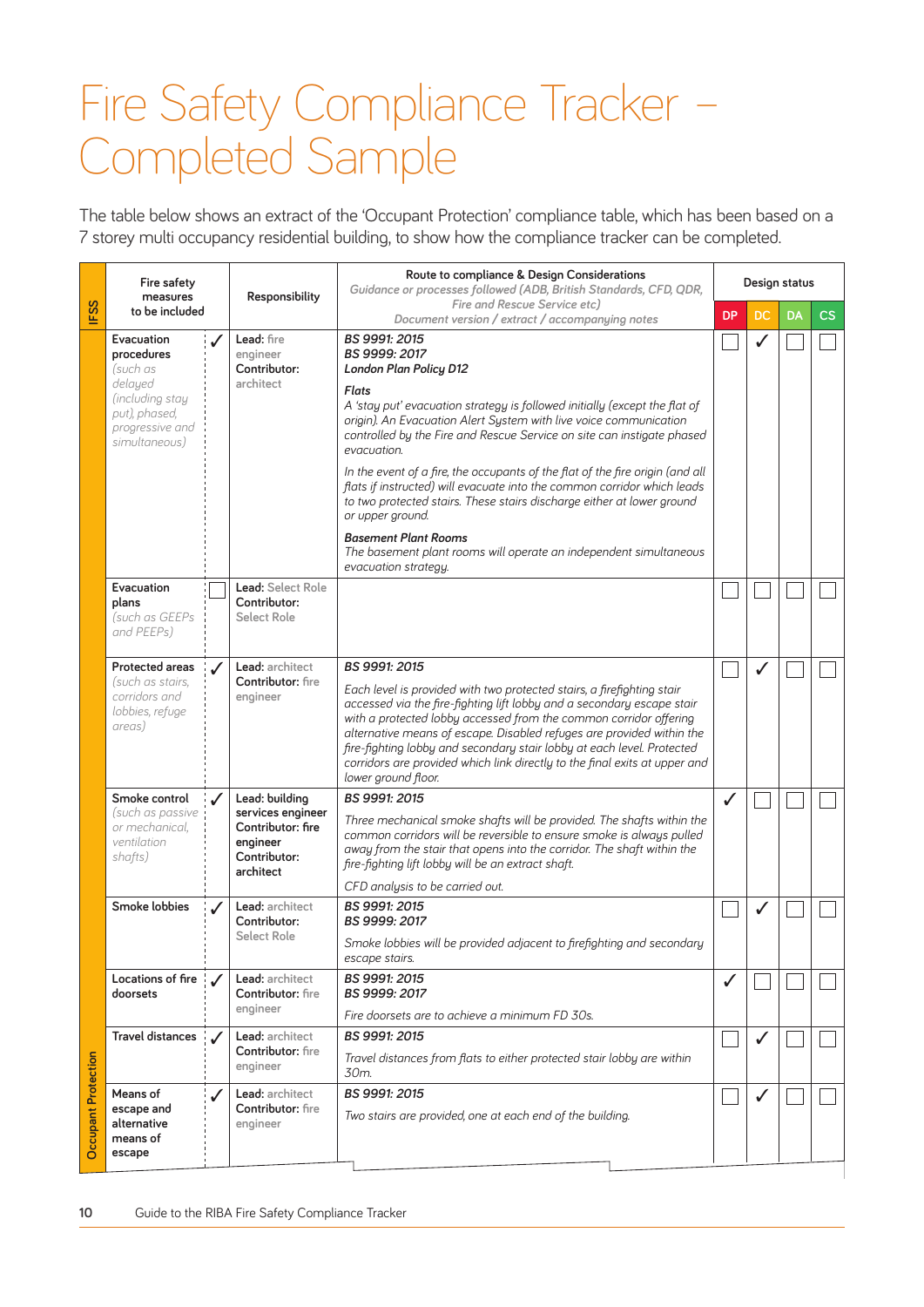# Building and Fire Safety Reforms

The draft Building Safety Bill takes forward reforms of the building safety system in response to the Building a safer future consultation, providing the Health and Safety Executive with powers to improve Building Standards and to oversee a new and more stringent regime for higher-risk buildings. It also outlines improvements in building safety and performance standards for all buildings, extending the dutyholder roles set out in the Construction (Design and Management) Regulations 2015 (CDM 2015).

RIBA members need to keep abreast of these changes, as the duties for fire safety measures may only be allocated to specific roles identified in future legislation. The RIBA will update this guide and its associated template following any related changes to legislation.

The RIBA has long been campaigning for thorough reforms of the building safety regulatory system to create a safer built environment. You can access our consultation responses to Government and other published fire safety material on www.architecture.com/firesafety